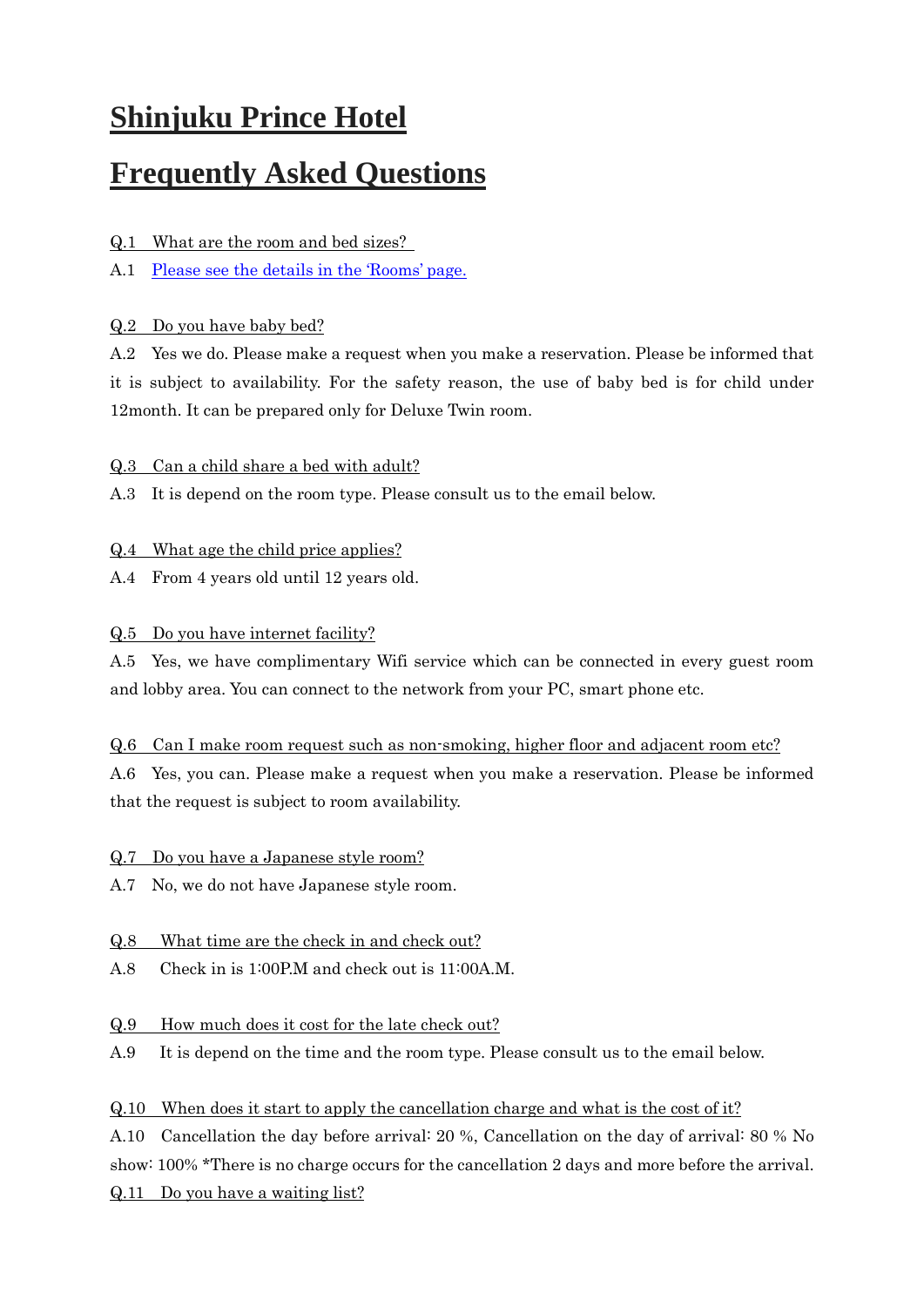A.11 No, we do not have a waiting list.

#### Q.12 Can I make amendment to my reservation details directly to the hotel?

A.12 For the reservation amendment please contact to the reservation channel that you made the reservation.

#### Q.13 Until what time can we check in?

A.13 We do not set the time limit for check in, however if your arrival is going to delay significantly please kindly call to the hotel directly. (+81 3 3205 1111)

#### Q.14 Do you have parcel receipt and delivery service?

#### A.14

Receipt: Yes, we can receive the parcel if the fee is prepaid. Please state your check in date and reservation name on the bill.

Delivery: Yes, we do for domestic delivery. Please contact our bell desk on 1st Floor. For international delivery please consult at the bell desk.

#### Q.15 Can you keep the luggage before check in and after check out?

A.15 Yes we can keep your luggage before check in and after check out. Please make sure that you take valuables and fragile items with you.

#### Q.16 We will come back to stay here at a later date, can you keep the luggage until then?

A.16 Yes we can keep your luggage at the bell desk until your next stay without charge. Please make sure to take valuables and fragile items with you.

#### Q.17 Can you keep valuables?

A.17 Please use the safety box in room.

#### Q.18 I would like to make a reservation at a restaurant in the hotel.

A.18 Please contact us to the email below.

#### Q.19 I have special dietary requirements such as food allergy. Can I make a request?

A.19 Please consult us to the email below.

#### Q.20 Do you have pick up service?

A.20 No, we do not have pick up service.

#### Q.21 How do I get to the hotel from airport?

- A.21 [Please see Map & Direction in the](http://www.princehotels.com/shinjuku/map-direction/) 'Location' page.
- Q.22 Do you have car park?